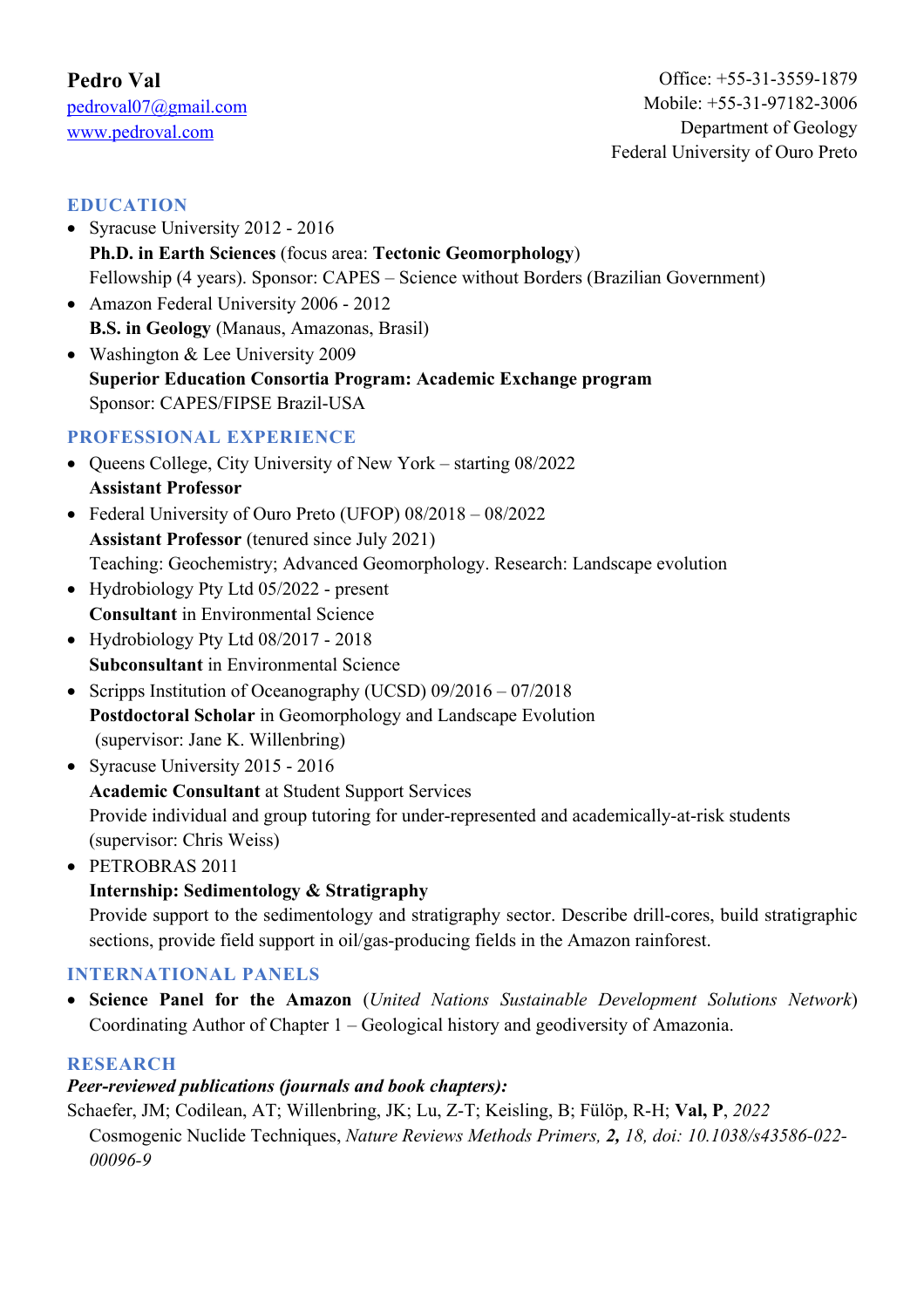- **Val, P**, Willenbring, JK, *2022* Subduction Zone Dynamics and the Topography of Cordilleran Orogens. *In: Shroder, J.J.F. (Ed.), Treatise on Geomorphology, vol. 2. Elsevier, Academic Press*, pp. 68– 86. https://dx.doi.org/10.1016/B978-0-12-818234-5.00090-0.
- Hoorn, C; Boschman, LM; Kukla, T; Sciumbata, M; **Val, P**, *2022* The Miocene wetland of western Amazonia and its role in biogeography, *Perspective Article*, Botanical Journal of the Linnean Society, doi: 10.1093/botlinnean/boab098
- Hoorn, C; Kukla, T; Bogotá-Angel, G.; van Soelen, E; González-Arango, C; Wesselingh, FP; Vonhof, H; **Val, P.;** Morcote-Rios, G; Roddaz, M; Dantas, EL; Santos, RV; Damsté, JSS; Kim J-H; Morley, RJ, *2022* Cyclic sediment deposition by orbital forcing in the Miocene wetland of western Amazonia? New insights from a multidisciplinary approach. Global and Planetary Change, 210, doi: 10.1016/j.gloplacha.2021.103717
- **Val, P.;** Lyons, N; Gasparini, N; Willenbring, J; Albert, J *2022* Landscape evolution as a diversification driver in freshwater fishes, Frontiers in Ecology and Evolution, 9, doi: 10.3389/fevo.2021.788328
- Sá Leitão, CS; Souza, É; Santos, CH; **Val, P.;** Val, AL; Almeida-Val, VMF. *2021* River reorganization affects populations of dwarf cichlid species (Apistogramma genus) in the lower Negro River, Brazil. Frontiers in Ecology and Evolution, 9, doi: 10.3389/fevo.2021.760287
- **Val, P.;** Figueiredo, J; Melo, G; Flantua, SGA; Quesada CA; Fan, Y; Albert, JA; Guayasamin, JM; Hoorn, C, *2021* Geology and geodiversity of the Amazon: Three billion years of history, The Amazon Report (Chapter 1) *https://www.theamazonwewant.org/spa-reports/*
- Lyons, N; **Val, P.;** Albert, J; Willenbring, J; Gasparini, N. *2020* Topographic controls on divide migration, stream capture, and diversification in riverine life. *Earth Surf. Dynam. Discuss.*, *doi: 10.5194/esurf-8-893-2020*
- Albert, J; **Val, P.;** Hoorn, C. *2018* The changing course of the Amazon River in the Neogene: center stage for Neotropical diversification. *Neotropical Ichthyology. 16, n.3, doi: 10.1590/1982-0224- 20180033*
- Ruetenik, G; Moucha, R; Hoke, G; **Val, P.** *2018* Regional landscape response to thrust belt dynamics: The Iglesia basin, Argentina. *Basin Research. 30, 6, 1141-1154*
- **Val, P.;** Venerdini AL; Ouimet W; Alvarado P; Hoke GD. *2018* Tectonic control of erosion rates in the southern Central Andes, *Earth Planet. Sci. Lett. 482, 160-170, doi: 10.1016/j.epsl.2017.11.0004*
- Leitão, CS; Santos, CH; Souza, EM; **Val, P.;** Vilarinho, G; Silva, MN; Val, AL; Almeida-Val, VMF; *2017*  Development and characterization of microsatellite loci in Amazonian dwarf cichlids Apistogramma spp. (Peciformes: Cichlidae): uncovering geological influence on Amazonian fish population. *Journal of Applied Ichthyology 33, 6, 1196-1199, doi: 10.1111/jai.13490*
- **Val, P.;** Hoke, GD. 2016 A practical tool for examining paleo-erosion rates from sedimentary deposits using cosmogenic radionuclides: examples from hypothetical scenarios and data. *Geochemistry, Geophysics, Geosystems 17, 1-11, doi: 10.1002/2016GC006608*
- **Val, P.;** Hoke, GD; Fosdick, JC; Wittmann H. 2016 Reconciling tectonic shortening, sedimentation and spatial patterns of erosion from <sup>10</sup>Be paleo-erosion rates in the Argentine Precordillera. *Earth Planet*. *Sci. Lett. 450, 173–185 doi: 10.1016/j.epsl.2016.06.015*
- **Val, P.;** Silva, CL; Harbor, DJ; Morales, N; Maia, TFA; Amaral, FR. 2014 Erosion of an active fault scarp leads to drainage capture in the Amazon region, Brazil. *Earth Surface Processes and Landforms, Vol. 39, p. 1062-1074, doi: 10.1002/esp.3507*

## *Currently in review (\* denotes student author):*

Fadul, C.M.\*; Oliveira, P.\*; **Val, P.**, Ongoing landscape transience in the eastern Amazon craton consistent with lithologic control of base level, *in review at Earth Surface Processes and Landforms*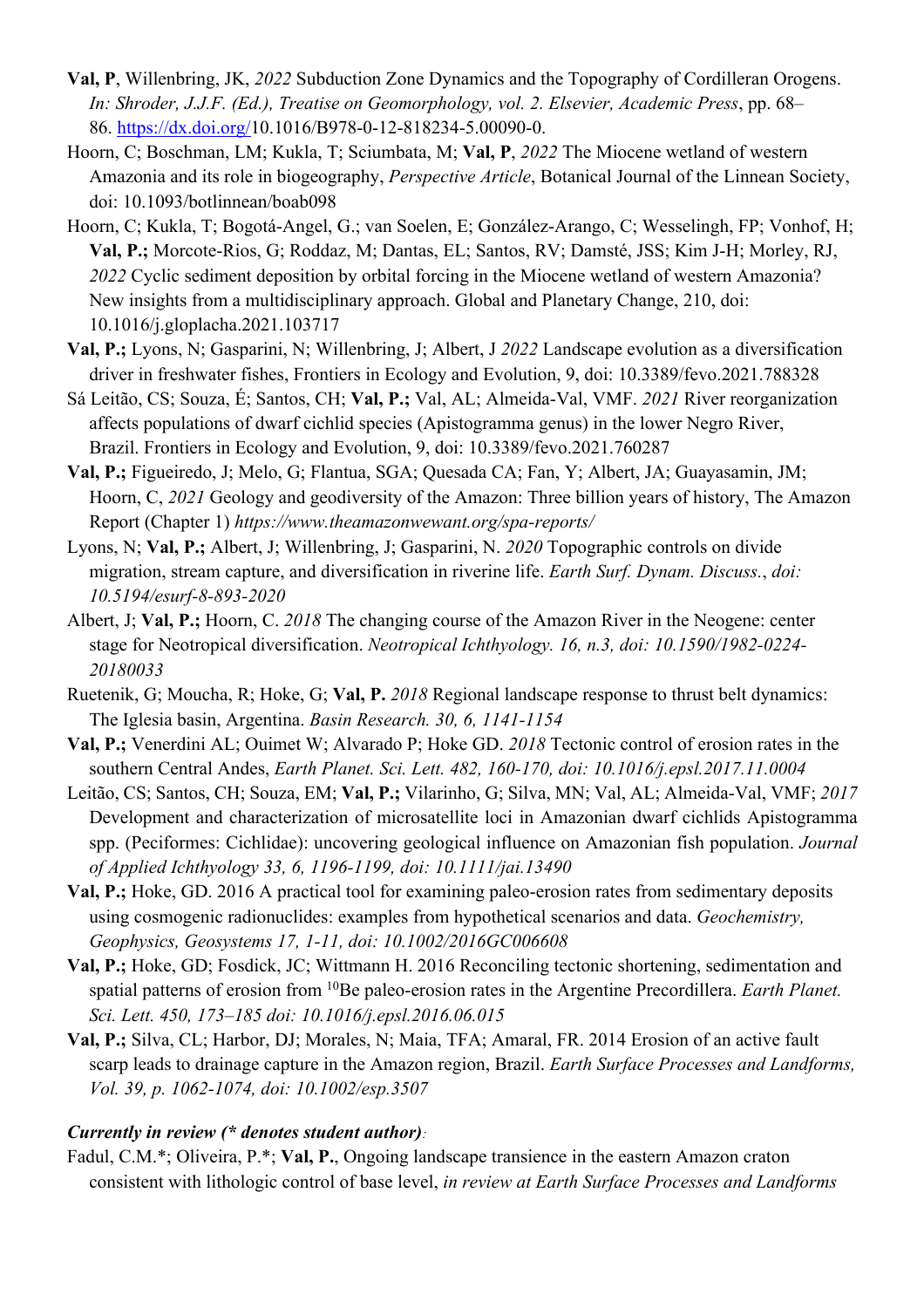**Val, P.**; Willenbring, J. K. *2022,* Across-strike asymmetry of the Andes linked to the age and geometry of the Nazca plate, *In Review* in *Geology*, *EarthArXiv preprint*, *doi 10.31223/osf.io/awug4*

## *Doctoral dissertation*

**Val, P.** 2016 The pace and timing of changing landscapes as viewed through cosmogenic radionuclides: synthetic and real examples from the Central Andes and Amazonia. *Syracuse University*

## *Published in conferences - Selected:*

- Ruetenik, G. R.; Jansen, J.; **Val, P.** 2022. Understanding landscape evolution parameters using global <sup>10</sup>Be erosion rates. EGU General Assembly
- Willenbring, J. K.; **Val, P.** 2021. When do tectonic take the back seat? A macroscopic view of Earth's Surface (Invited). AGU Fall Meeting
- Oliveira, P.; **Val, P.;** Hoke, D. 2020. Spatial distribution and quantification of surface uplift in the South-Central Andes and Precordillera. AGU Fall Meeting 2020.
- **Val, P.;** Willenbring, J. K. 2020. Across-strike asymmetry of the Andes orogen linked to the age and geometry of the Nazca plate. AGU Fall Meeting
- Fadul, C.M.\*; **Val, P.** 2020. River capture and transient incision across lithologically controlled topographic barriers in Amazonia's eastern Guiana Shield. Geological Society of America. Annual Meeting
- **Val, P.;** Willenbring, J. K. 2020. Building and moving mountains: Subduction zone imprints on the heights and asymmetries of cordilleran mountains. Geological Society of America. Annual Meeting
- **Val, P.**; Willenbring, J. K. 2019. The tail doesn't wag the dog: Asymmetry of the Andes orogen driven by the geometry of the subducting Nazca slab. Regional Conference in Geomorphology, Athens 2019
- **Val, P.**; Willenbring, J. K. 2019. Asymmetry of the Andes orogen, geometry of the subducting Nazca slab, and topographic trends across rain shadows. CLAST 2019 Penrose Conference, Juneau AK 2019
- Lyons, N.; Gasparini, N.; Albert, J.; **Val, P.**; Willenbring, J. K. 2018. Isolating the conditions of drainage reorganizations and its impacts on species evolution using numerical models. American Geophysical Union – Fall Meeting, Washington, D.C.
- Willenbring, J.; **Val, P.** 2018 Not feeling the buzz: tectonic-not climate-sets mountain heights (Invited Presentation). In: GSA Meeting, 2018, Indianapolis. GSA Annual Meeting in Indianapolis, Indiana, USA – 2018
- Lyons, N; **Val, P.**; Albert, J; Gasparini, N; Willenbring, J. K. Stream captures: Dynamics and impacts on biodiversity. In: European Geosciences Union General Assembly 2018, 2017, Vienna. European Geosciences Union General Assembly 2018.
- **Val, P.**; Venerdini AL; Ouimet W; Alvarado P; Hoke, GD. 2016 Surface uplift governs millennial and decennial erosion rates in the southern Central Andes. Poster presentation, paper #T31A-2890. American Geophysical Union – Fall Meeting, San Francisco, CA.
- **Val, P.**; Hoke, GD; Fosdick, JC; Wittmann, H. 2015 Dynamics of erosion in a compressional mountain range revealed by  $10B$ e paleoerosion rates. Oral presentation, paper #T12B-04. American Geophysical Union – Fall Meeting, San Francisco, CA
- **Val, P.**; Hoke, G. D. 2015 Surface uplift of the Frontal Cordillera at 30.5° 31°S constrained through river profile analysis of the Castaño and Calingasta catchments, south-central Argentina. Poster #311- 2 Geological Society of America 2015 – *Baltimore, MD Meeting*.

## **UNDERGOING FUNDED PROJECTS**

• AMERICAS - *AMazon Evolution by RIver CApture eventS*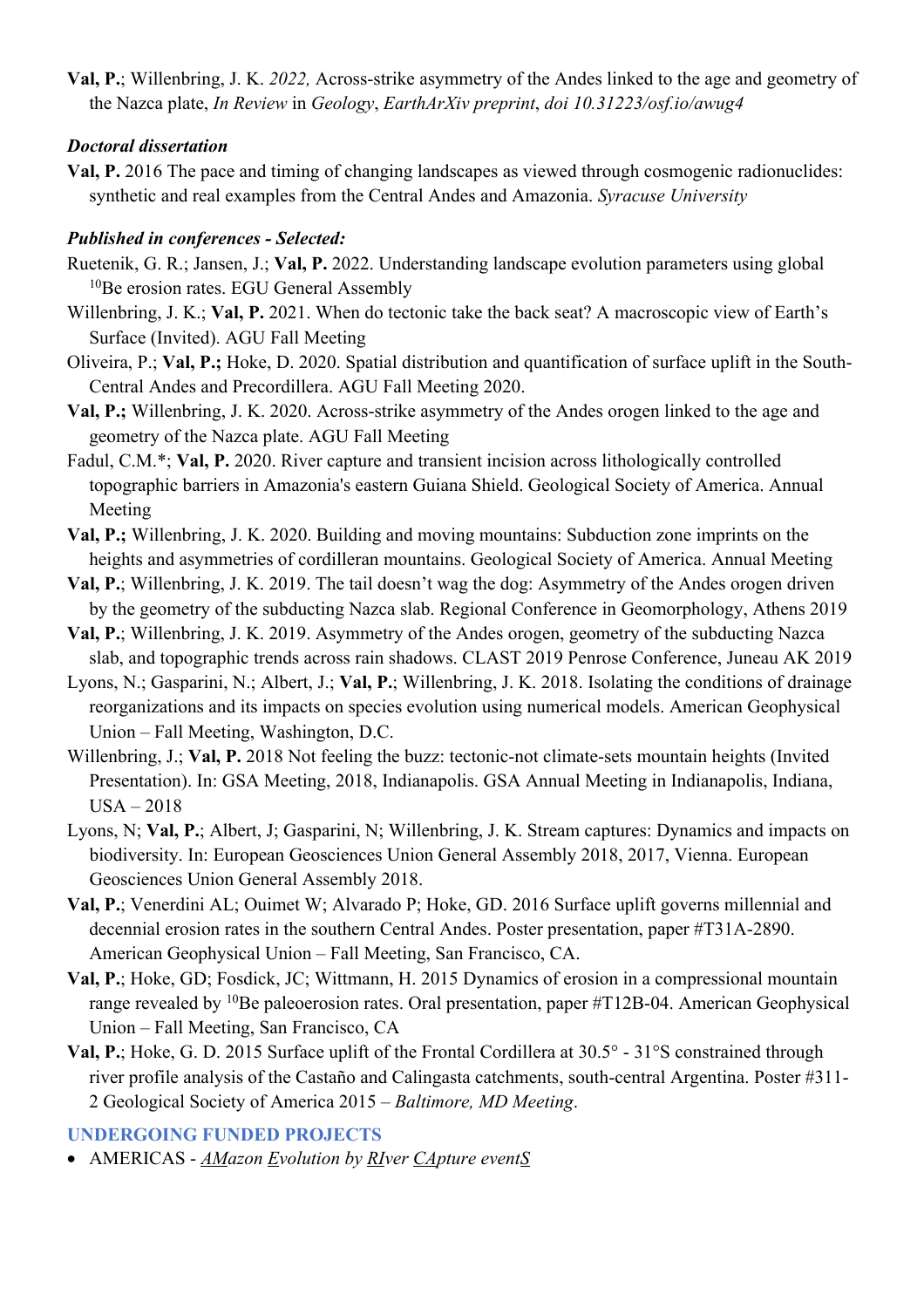o Cosmogenic nuclide dating of drainage captures; Fish Phylogenomics; Detrital Zircon Provenance (funded by CNPq and Instituto Serrapilheira) - Institutions: UFOP; Scripps/UCSD; Tulane University; University of Lousianna, Lafayette; Rutgers University; National Institute for Amazonian Research (INPA)

## **GRANTS AND AWARDS**

- **2019 Grant: AMazon Evolution driven by RIver CApture eventS -** Instituto Serrapilheira (R\$99,274)
- **2019** Federal University of Ouro Preto (R\$3,500)
- **2018 Grant: Detrital zircon provenance in the Guiana Shield.** CNPq (R\$20,000 + R\$4,800 REU scholarship for an undergraduate student at UFOP) #438735/2018-8.
- **2015** Newton E Chute Award for Outstanding Graduate Scholarship, Service to the Department and Professional Promise. Dpt. of Earth Sciences (Syracuse U.)
- **2015** John J Prucha Research Fund (U\$3,000) Dpt. of Earth Sciences (Syracuse U.)
- **2014** John J Prucha Research Fund (U\$3,000) Dpt. of Earth Sciences (Syracuse U.)
- **2014** Graduate Student Travel Grant (U\$900) Geological Society of America (GSA)
- **2013** John J Prucha Research Fund (U\$3,000) Dpt. of Earth Sciences (Syracuse U.)
- **2012** Full-time Ph.D. fellowship CAPES Science Without Borders (duration: 4 years)

**2009** CAPES-FIPSE Superior Consortia Program - Environmental Studies at Washington & Lee University.

## **EDITORIAL BOARDS**

*Editorial Advisor (honorary)* – Earth Surface Processes and Landforms (since 2022)

*Review Editor* – Frontiers in Earth Sciences (Sedimentology, Stratigraphy and Diagenesis Section) (since 2018)

## **PEER-REVIEW**

*Reviewer for*: NSF | Journal of Geophysical Research: Earth Surface | Geology | Earth and Planetary Science Letters | Frontiers in Earth Science | Quaternary Science Reviews | Earth Surface Processes and Landforms | Geomorphology | Tectonophysics | Scientific Reports | Brazilian Journal of Geomorphology | Brazilian Journal of Geology | Journal of South American Earth Sciences | Hydrological Processes | Journal of Maps

## **INVITED TALKS**

- **2022** Landscapes Live Seminar Series *Widespread topographic transience in intraplate settings: it's "just" a lithologic effect*
- **2021** Amazon Cooperation Treaty Organization (ACTO) *– The Amazon Assessment Report Part 1*  50° CONGRESSO BRASILEIRO DE GEOLOGIA *Elevação e assimetria de orógenos Cordilheiranos: da zona de subducção ao feedback climático*
	- CUNY-QC *Building and moving mountains: Are the heights and asymmetries of Cordilleran mountains controlled by climate?*
- **2020** GEAFS *Cosmogenic nuclide applications in surface processes* UBG *Landscape evolution modeling in quantitative geomorphology*
- **2019** UFMG *Quantitative Geomorphology: theory and application*
- **2018** CUNY-QC *Dynamics of landscape change in space and time*
- **2017** TULANE *Catching up with Topography: Dynamics of erosion during mountain building* UCLA *Erosion during mountain building: insights from the southern Central Andes* ADAPTA (INPA – Brazil) *The AMERICAS Project: AMazon Evolution by RIver CApture eventS*
- **2016** SCRIPPS *Erosion during mountain building: insights from the southern Central Andes*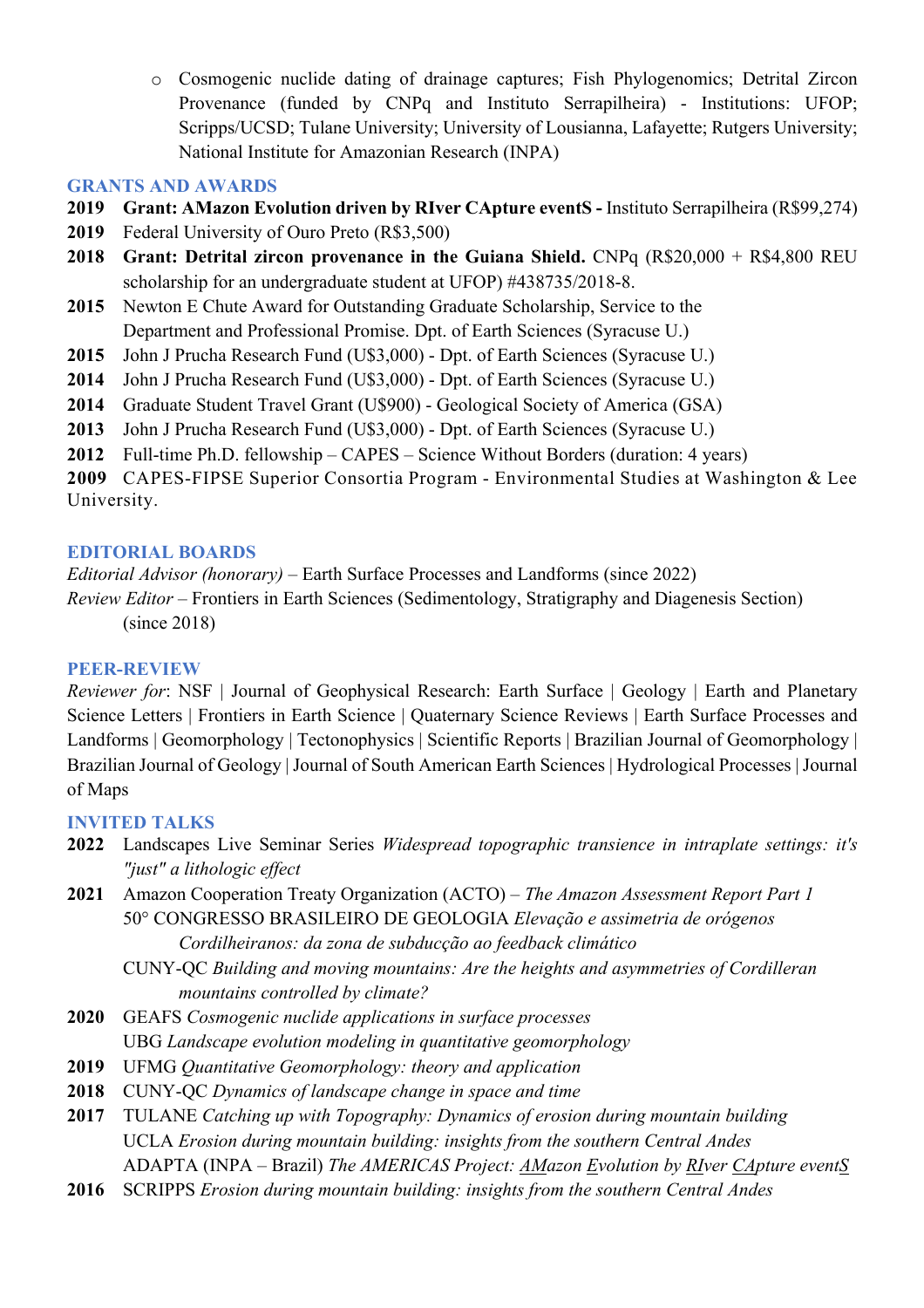### **HIGHER EDUCATION TRAINING**

#### **2018-2022**

Sala Aberta *–* Training for tenure-track professors (UFOP)

#### **2016-2018**

EPIC Program - Educator Training Path

- 2017 Course Design Studio @ Center for Engaged Teaching (UCSD)
- **2017** Pathways to Scientific Teaching with Diane Ebert-May (UCSD)

### **SCIENCE COMMUNICATION (pt)**

- **2022** A queda do paredão em Capitólio era uma questão de tempo (*The rockfall in Capitólio was a matter of time*)
- **2021** Como a Terra construiu a Amazônia? (*How did Earth build the Amazon?*) O chão que pisamos é uma janela para o passado (*The ground we step on is a window to the past*)
- **2020** A revisão por pares é um trabalho fundamental (*Peer review is a fundamental job*) Poderia o clima acelerar os motores tectônicos da Terra? (*Could climate accelerate Earth's tectonic motors?*) O silenciamento do submundo (*The silencing of the underworld*)

### **VOLUNTEER, OUTREACH, AND SERVICE**

- **2022 DELTA H** (Creator and Coordinator) **–** Brazil's one-day scientific meeting on landscape evolution
- **2020** Science for those in need (Creator) *Free science presentations in exchange for donations to NGOs battling COVID-19*
- **2017** Syracuse University Project Advance (SUPA) –*The Earth System for High School Teachers / Invited speaker*

Soil Kitchen: Free lead-screening for urban residents – *XRF operator and science educator* Scripps Community Outreach Program for Education (SCOPE) – *SIO Pier/Geology tour guide* Student-led Brazilian Students and Scholars' Conference (BRASCON) – *Editor*

- **2015** Central New York Earth Science Student Symposium *Coordinator*
- **2013** Central New York Earth Science Student Symposium *Sponsorship Agent*
- **2009** First Geology-Week of the Amazon Federal University (student-led) *Program Chair*
- **2007** Spreading the knowledge of Earth Sciences at public schools in Manaus *Speaker*
- **2006-2012**

The Brazilian Science and Technology Week, Manaus – *Geology Presenter* 

## **ADVISING AND ADVISORY COMMITTEES**

#### *Graduate level*

**2021** Camila Fadul – MSc – *Universidade Federal de Ouro Preto* (Advisor) *Ongoing:*

Caio Augusto Crelier Cubas – MSc – *Universidade Federal de Ouro Preto* (Advisor)

Jéssica Miranda – PhD Candidate – *Universidade Federal do Rio Grande do Sul* (Coadvisor)

## *Undegraduate level*

## **2018-2022**

Pedro Dutra Drummond (Climatic influences on the morphology of coastal basins in Brazil) Arthur Lima Eugênio (Topographic analysis and numerical modeling of river captures in SE Brazil) Matheus Parreiras (Using drones to quantify gully erosion)

Mariana Vilela (Landscape evolution modeling knickpoint distributions in chi-space using Landlab) Luane Ferreira (Detecting climatic imprints on the topography of the Peruvian Andes)